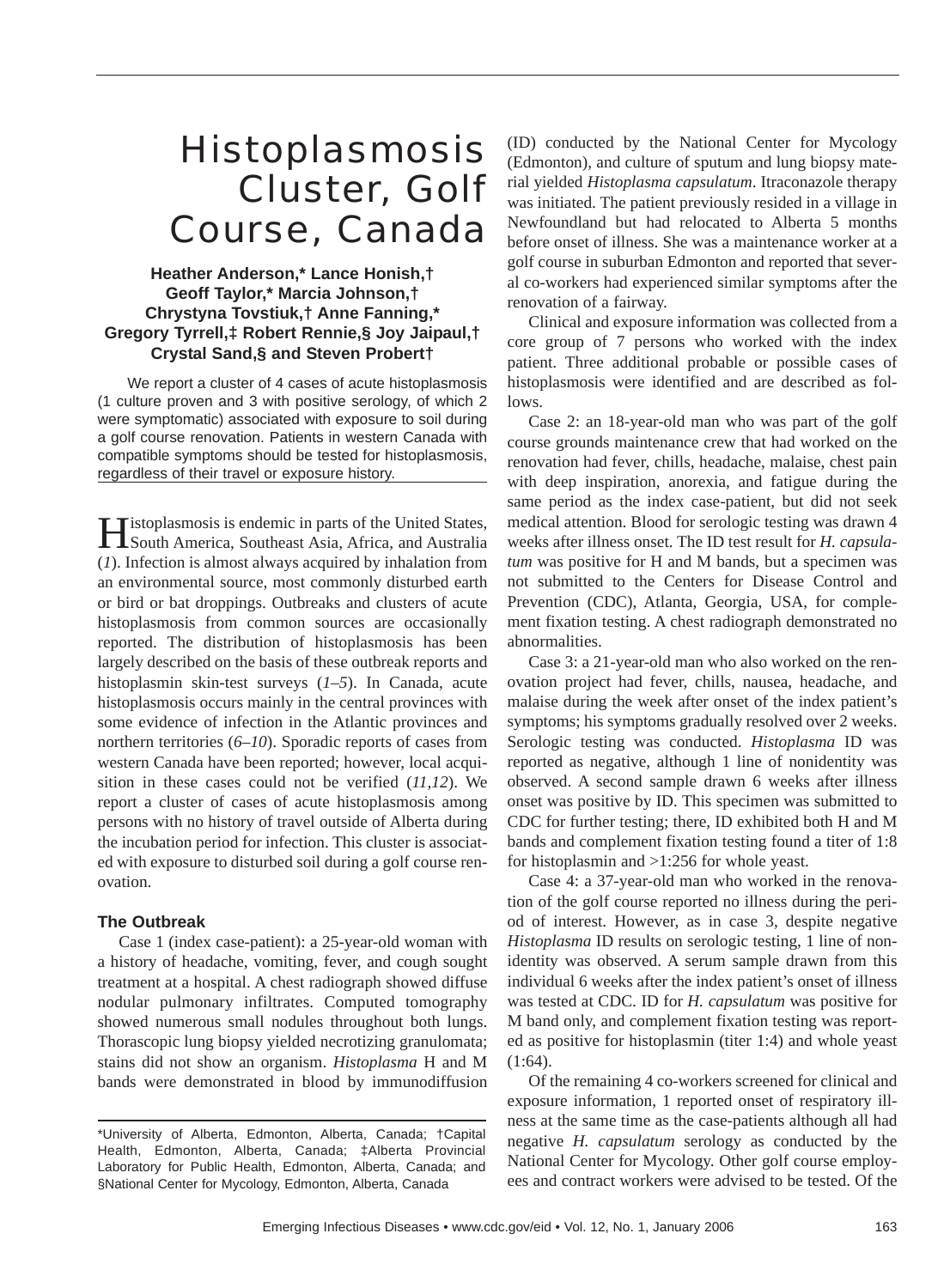#### **DISPATCHES**

70 staff, 51 provided a serum sample for testing. No additional cases were identified.

Exposure to disturbed soil during golf course renovation was investigated as a possible source of the cluster. Renovations included sod and tree removal, grading of existing soil (no soil was imported), and sod replacement. Workers reported that dust was generated on the course during these activities. Replacement sod came from British Columbia. The approximate incubation periods (i.e., period between the end of the renovation and date of illness onset) for the 3 symptomatic case patients (Cases 1–3) were 6, 6, and 12 days, respectively; however, these are likely underestimates, as the exact date of exposure during the 2-week renovation project is unknown. No accumulated bird or bat droppings within facility buildings nor bird or bat roosting sites on the golf course were evident. Soil samples were tested for *H. capsulatum*, but all were negative.

### **Conclusions**

In this cluster of 4 cases, the index case-patient unequivocally experienced acute pulmonary histoplasmosis. Two other persons epidemiologically associated with the index case had compatible symptoms and positive serologic results, and thus can be considered probable case-patients. The fourth patient, although epidemiologically associated with the others, was never symptomatic. While serology from this patient was weakly positive, false-positive serologic results or remote infection cannot be excluded; thus, he is considered a possible case-patient. Together, these cases establish the possibility of local acquisition of histoplasmosis in northern Alberta with a probable micro-focus of soil contamination.

As part of this investigation, an unsuccessful attempt was made to identify soil contaminated with *Histoplasma* from the implicated golf course. Nevertheless, on the basis of the patients' epidemiologic association and development of symptoms within the incubation time for this infection (*13*), local soil exposure was the likely source of their infections. A less likely source is the replacement sod imported from British Columbia; however, the laying of sod was not associated with dirt aerosolization and histoplasmosis is not endemic in British Columbia.

The environmental reservoir for *H. capsulatum* is soil with an acidic pH, some degree of moisture, and moderate temperature. Bird and bat droppings are thought to provide nutrients for *H. capsulatum* sporulation. Transmission does not occur directly from animals or person-to-person. As inhalation is the nearly universal route of acquisition of this agent, environmental risk factors usually involve the disruption of soil or other infected material (*14,15*). Aerosolized *H. capsulatum* can be generated during excavation, construction, or demolition of work areas, cleaning of sites with accumulated bird or bat droppings, and cave treks. Most major urban outbreaks have been associated with earth disruption. Two separate outbreaks in Mason City, Iowa, were related to bulldozing a park and the later removal of trees (*15*). Data collected in Indiana in the late 1970s and early 1980s identified 2 outbreaks linked to the construction of a tennis complex and excavation for a swimming pool, respectively (*15*).

This investigation demonstrates the use of acute disease clusters in defining the boundaries of the geographic distribution of histoplasmosis. Before this episode, histoplasmosis has not been considered endemic in northern Alberta; milder, self-resolving clinical cases may have gone unrecognized. Clinicians in western Canada should consider testing for histoplasmosis in clinically compatible patients regardless of their travel or exposure history.

Dr Anderson is a graduate of the University of Alberta Faculty of Medicine and Dentistry and is currently a resident in Internal Medicine at the University of Alberta.

#### **References**

- 1. Cano M, Hajjeh R. The epidemiology of histoplasmosis: a review. Semin Respir Infect. 2001;16:109–18.
- 2. Morgan J, Cano MV, Feikin DR, Phelan M, Monroy OV, Moraes PK, et al. A large outbreak of histoplasmosis among American travelers associated with a hotel in Acapulco, Mexico, spring 2001. Am J Trop Med Hyg. 2003;69:663–9.
- 3. Lyon GM, Bravo AV, Espino A, Lindley MD, Gutierrez RE, Rodriguez I, et al. Histoplasmosis associated with exploring a batinhabited cave in Costa Rica, 1998–1999. Am J Trop Med Hyg. 2004;70:438–42.
- 4. Salomon J, Flament Saillour M, De Truchis P, Bougnoux ME, Dromer F, Dupont B, et al. An outbreak of acute pulmonary histoplasmosis in members of a trekking trip in Martinique, French West Indies. J Travel Med. 2003;10:87–93.
- 5. Zhao B, Xia X, Yin J, Zhang X, Wu E, Shi Y, et al. Epidemiological investigations of *Histoplasma capsulatum* infection in China. Chin Med J. 2001;114:743–6.
- 6. MacEachern EJ, McDonald JC. Histoplasmin sensitivity in McGill University students. Can J Public Health. 1971;62:415–22.
- 7. Ajello L. A comparative study of the pulmonary mycoses of Canada and the United States. Public Health Rep. 1969;84:869–77.
- 8. Rostocka M, Hiltz JE. Histoplasmin skin sensitivity in Nova Scotia. Can J Public Health. 1966;57:413–8.
- 9. Schaefer O. Pulmonary miliary calcification and histoplasmin sensitivity in Canadian Eskimos. Can J Public Health. 1966;57:410–8.
- 10. Jessamine AG, Macbeth ME, Davies JW. Histoplasmosis in eastern Ontario. Can J Public Health. 1966;57:18–24.
- 11. O'Hara C, Allegretto M, Taylor G, Isotalo P. Epiglottic histoplasmosis presenting in a nonendemic region: a clinical mimic of laryngeal carcinoma. Arch Pathol Lab Med. 2004;128:574–7.
- 12. Taylor GD, Fanning EA, Ferguson JP, Jewell LD, Sekhon A. Disseminated histoplasmosis in a nonendemic area. CMAJ. 1985;133:763–5.
- 13. American Public Health Association. Control of communicable diseases manual, 18th edition. Washington (DC): APHA Press; 2004.